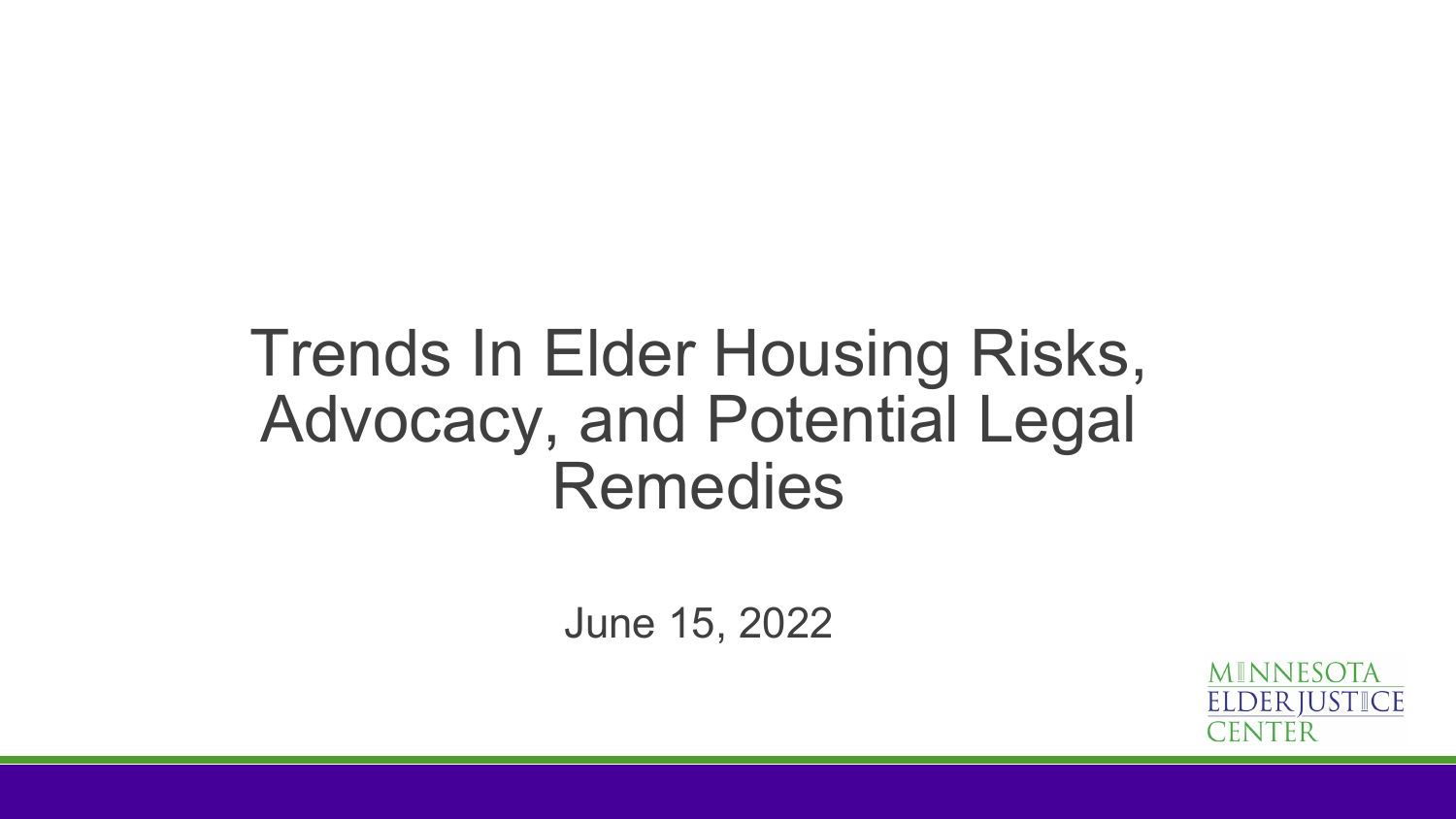### The Minnesota Elder Justice Center

Mobilizing communities to prevent and alleviate abuse, neglect and financial exploitation of older and vulnerable adults.

- **Public Awareness**
- **Professional Education**
- **Public Policy**
- › Direct Service



**MINNESOTA ELDER JUST CE**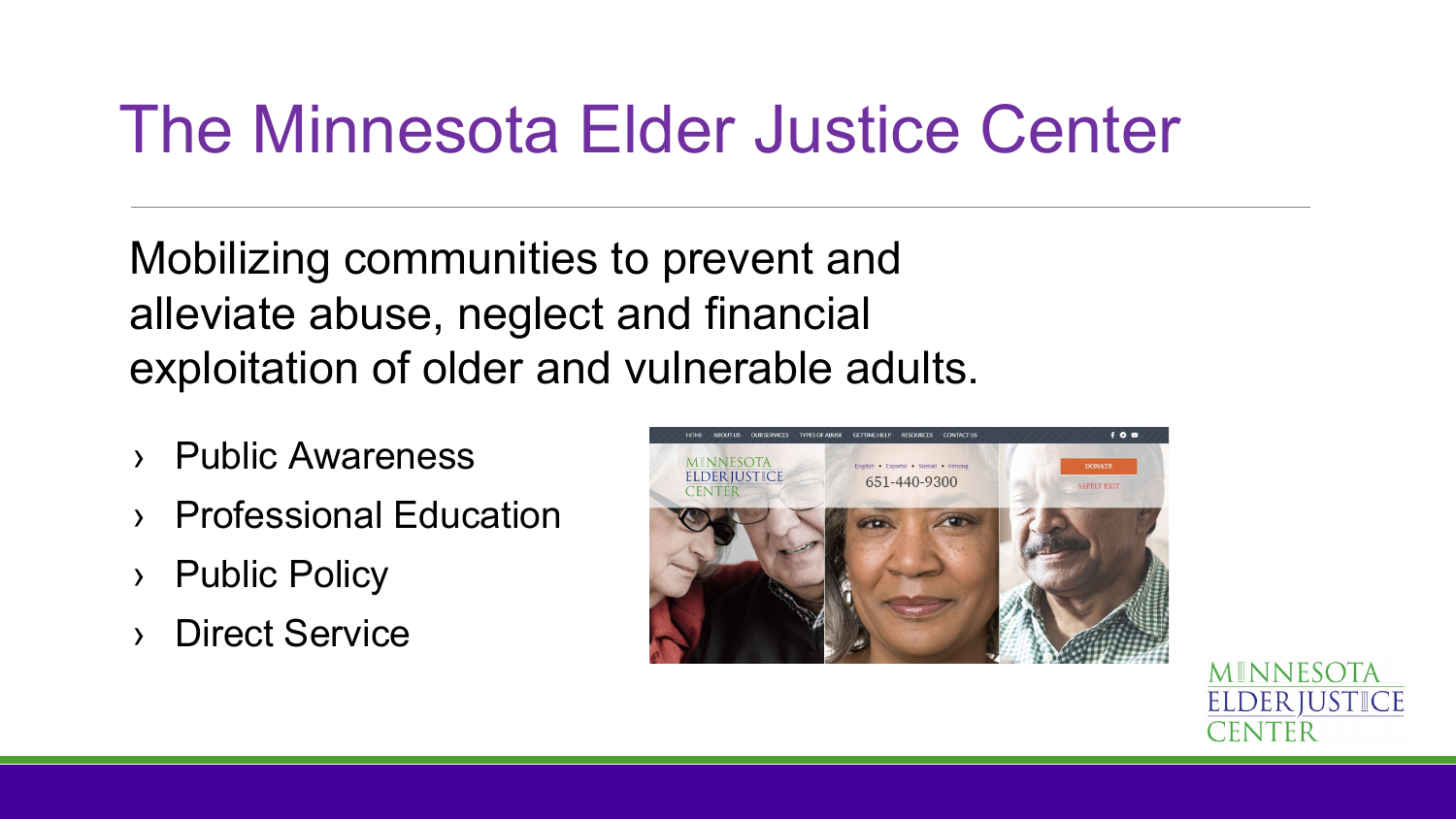### The Minnesota Elder Justice Center

To access a Victim Services advocate:

- Call 651-440-9312
- "Victim Services" form on websitehttps://elderjusticemn.org/our-services/victim-services/

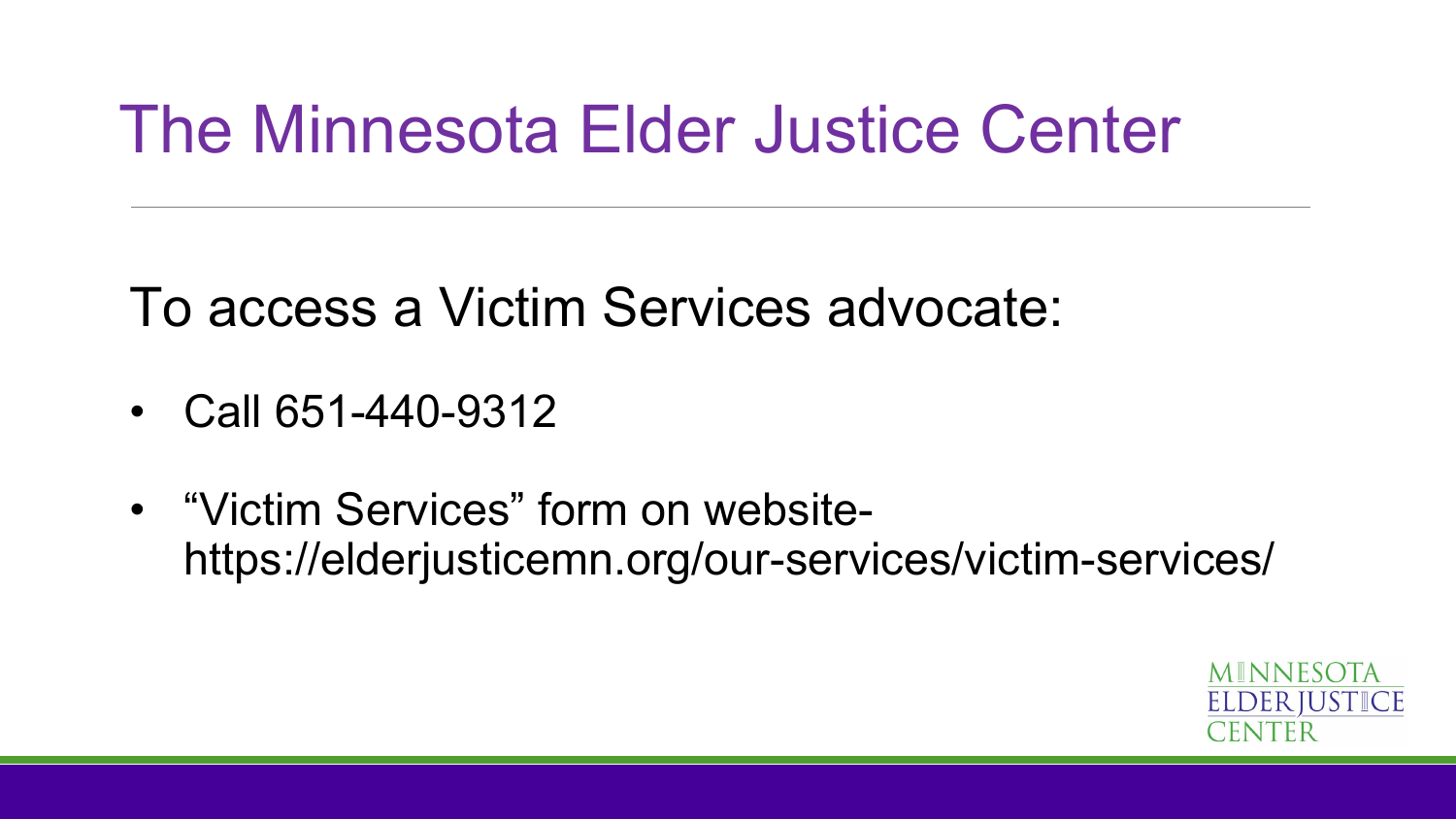### Free webinars

- •Upcoming:
	- Typically on Thursdays at 12:00pm
- •Next webinars:
	- June 23 (1pm) Elder Justice State Legislative Policy Recap
	- June 30 (12pm) Probate and Ownership Basics
	- <https://elderjusticemn.org/webinars/>
- •Free, CEUs often offered

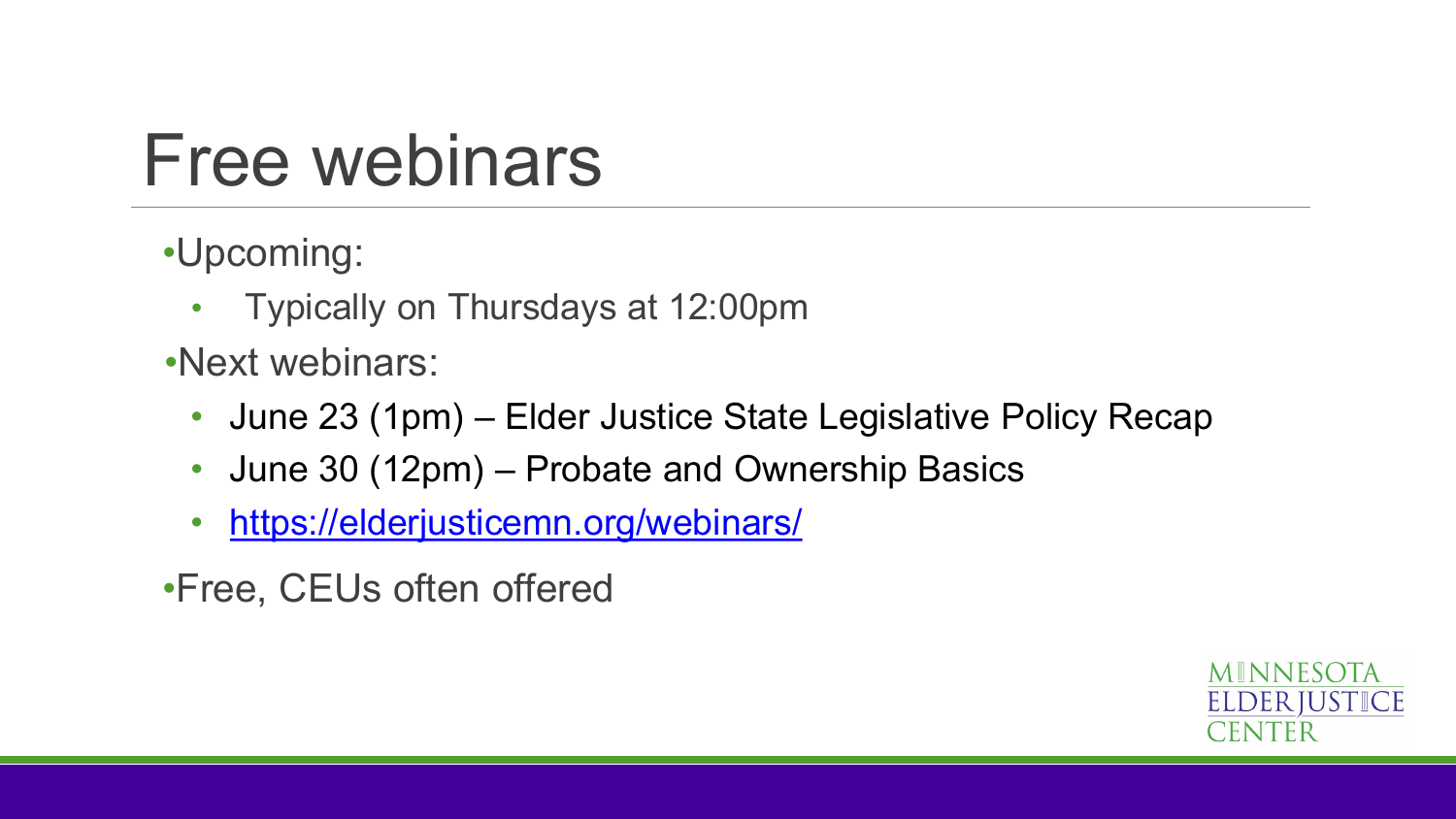### Today's Speakers

Victim Services Team

- Sara G., Staff Attorney
- Jenn P., Staff Attorney
- Shaina R., Advocate

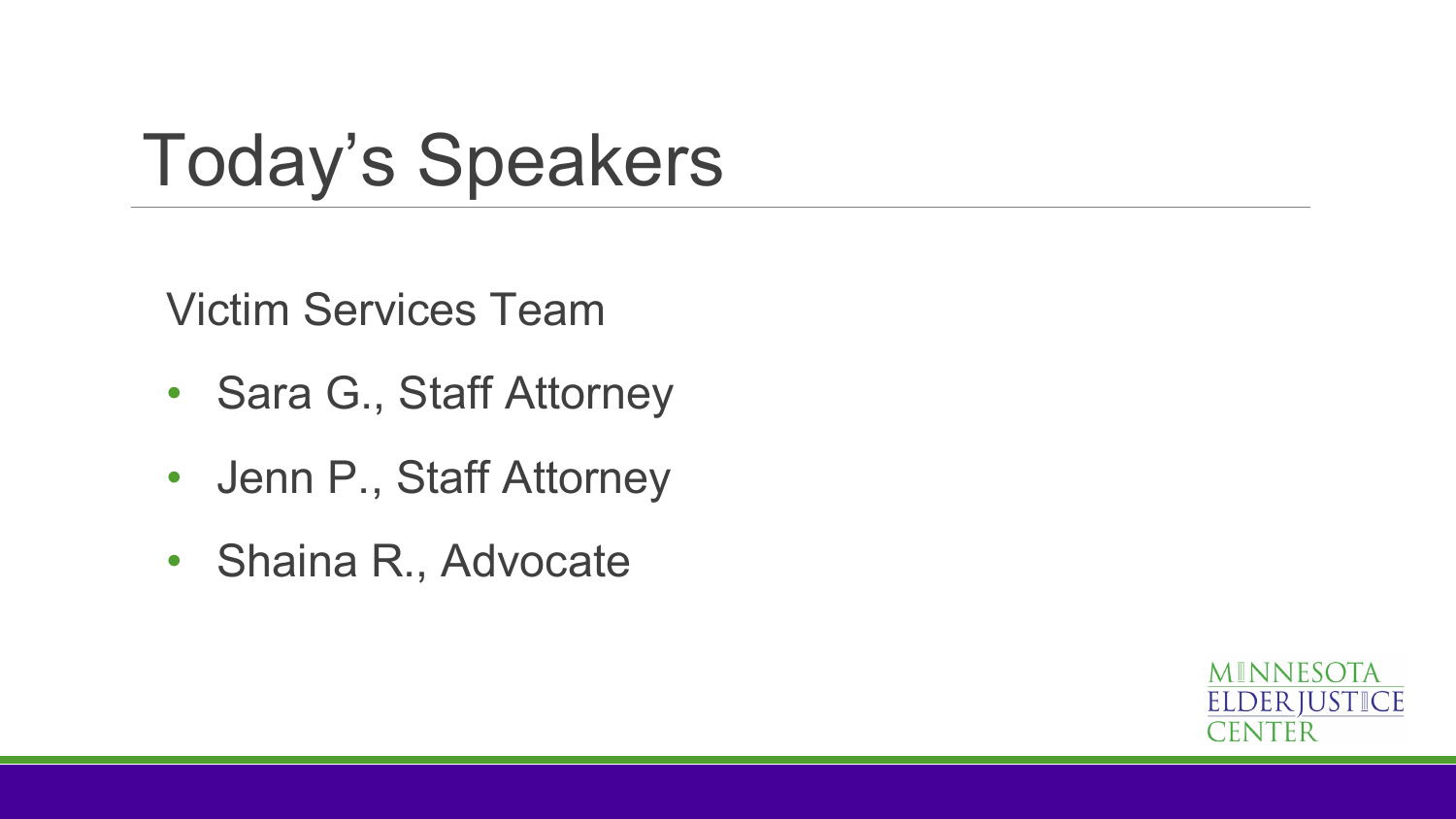# **Hypothetical**

- Sam
	- 83 yrs old
	- Homeowner
- Tom
	- Sam's Son
	- Living with Sam
- Key Issues
	- Sam's Injury
	- Tom modifying home
	- Tom borrowing car
	- Emotional Abuse
	- Threatening Behavior
	- Tom's refusal to leave home

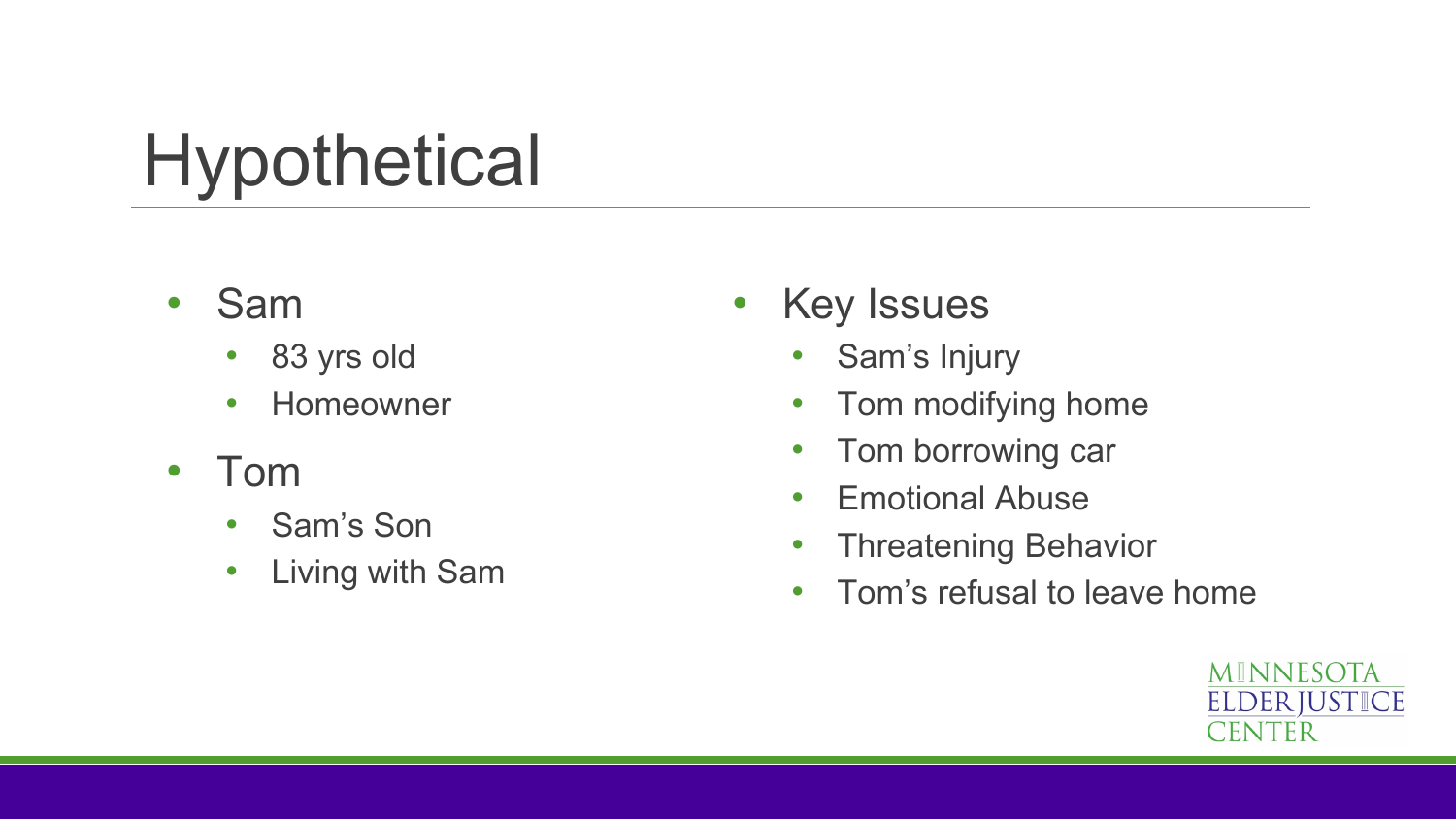### **Overview**

- First Stage Advocacy
- Consideration of Advocacy/Legal Options
- Safety
- **Representation**
- Orders for Protection/Harassment Restraining Orders
- Eviction

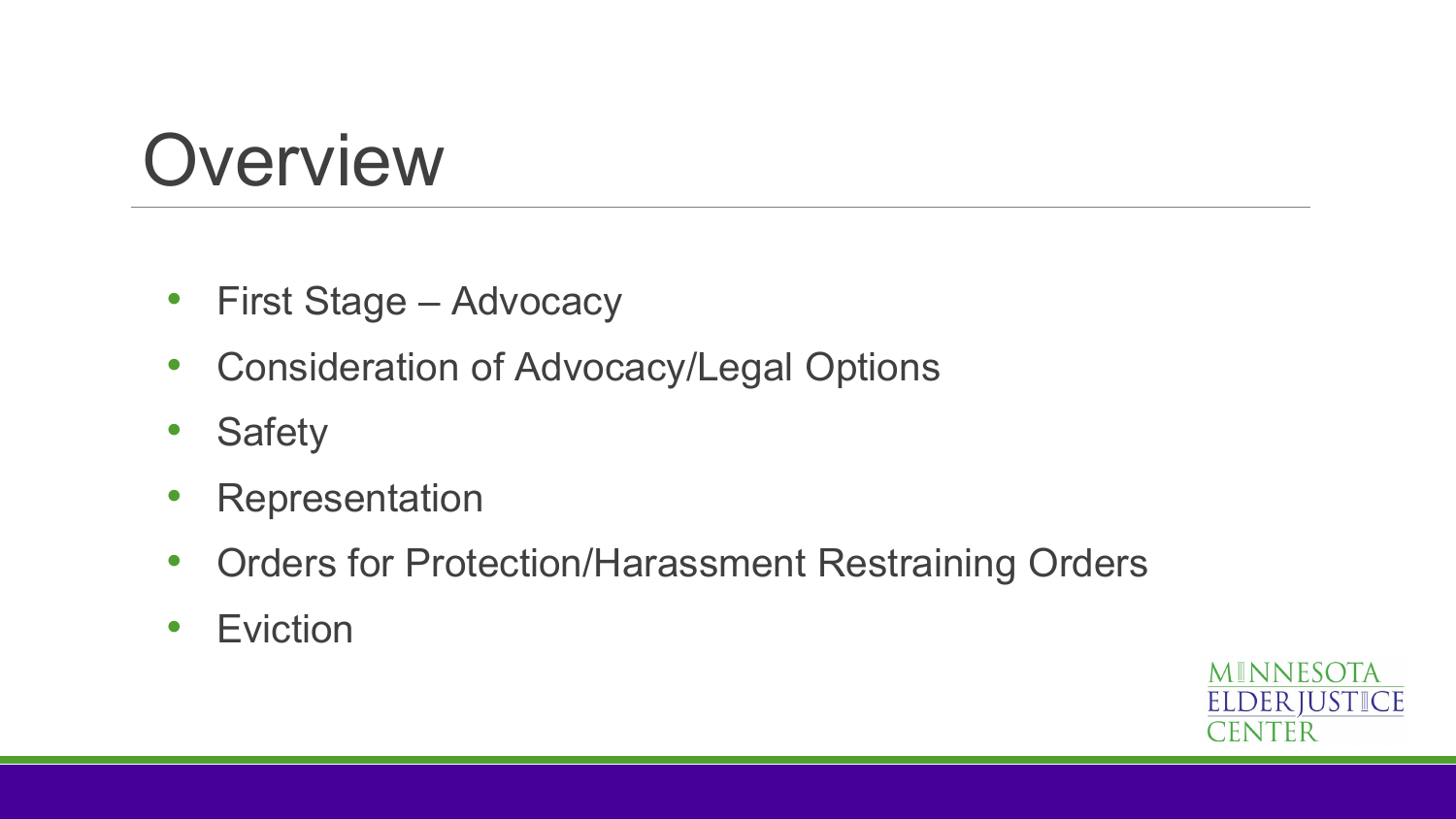### First Stage - Advocacy

- Rapport Building
- Confidentiality
- Safety Planning
- Resources and Referrals

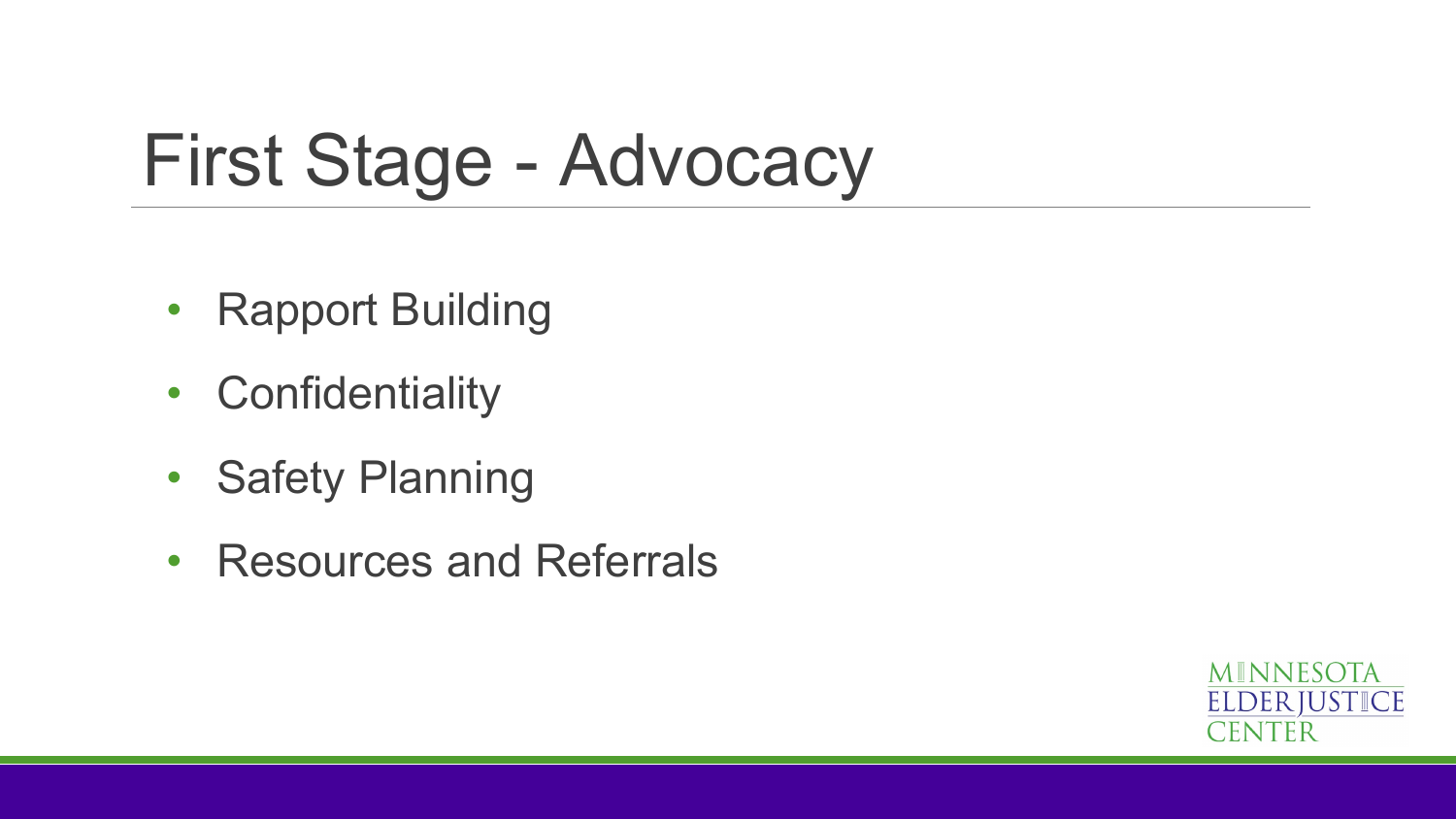## Let them tell their story

- Consider Opportunity vs. Burden
- Opportunity
	- Seek to validate the experience of the narrator
- Burden
	- Seek facts from supportive others
	- Limit questions to the person affected

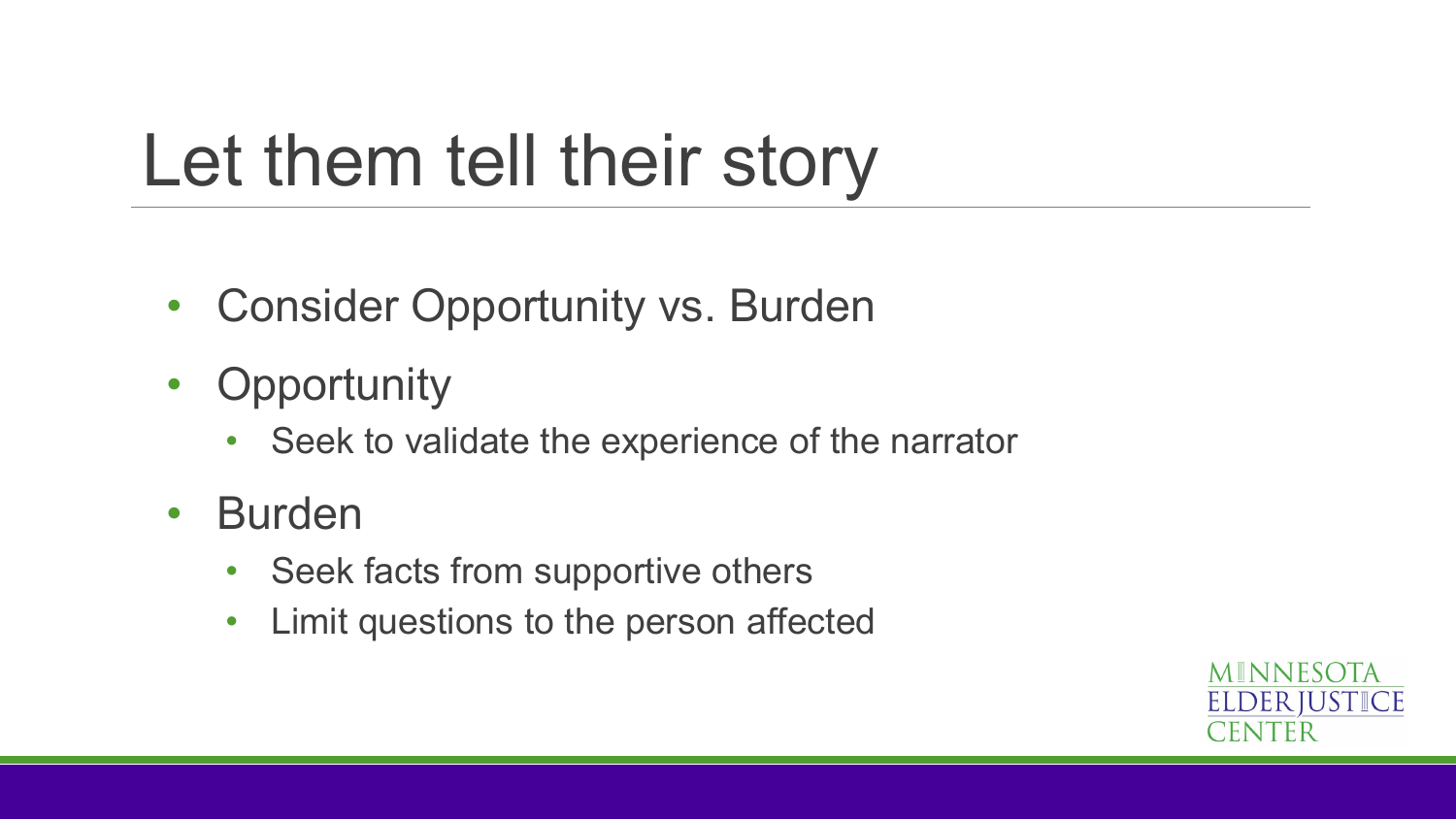# Engage In Deep Listening

- Listening for the experiences, emotions, and preferences of the person seeking assistance.
- Provide additional information that will assist the person in making decisions about how to move forward.
- Offer multiple opportunities for the person to ask questions.

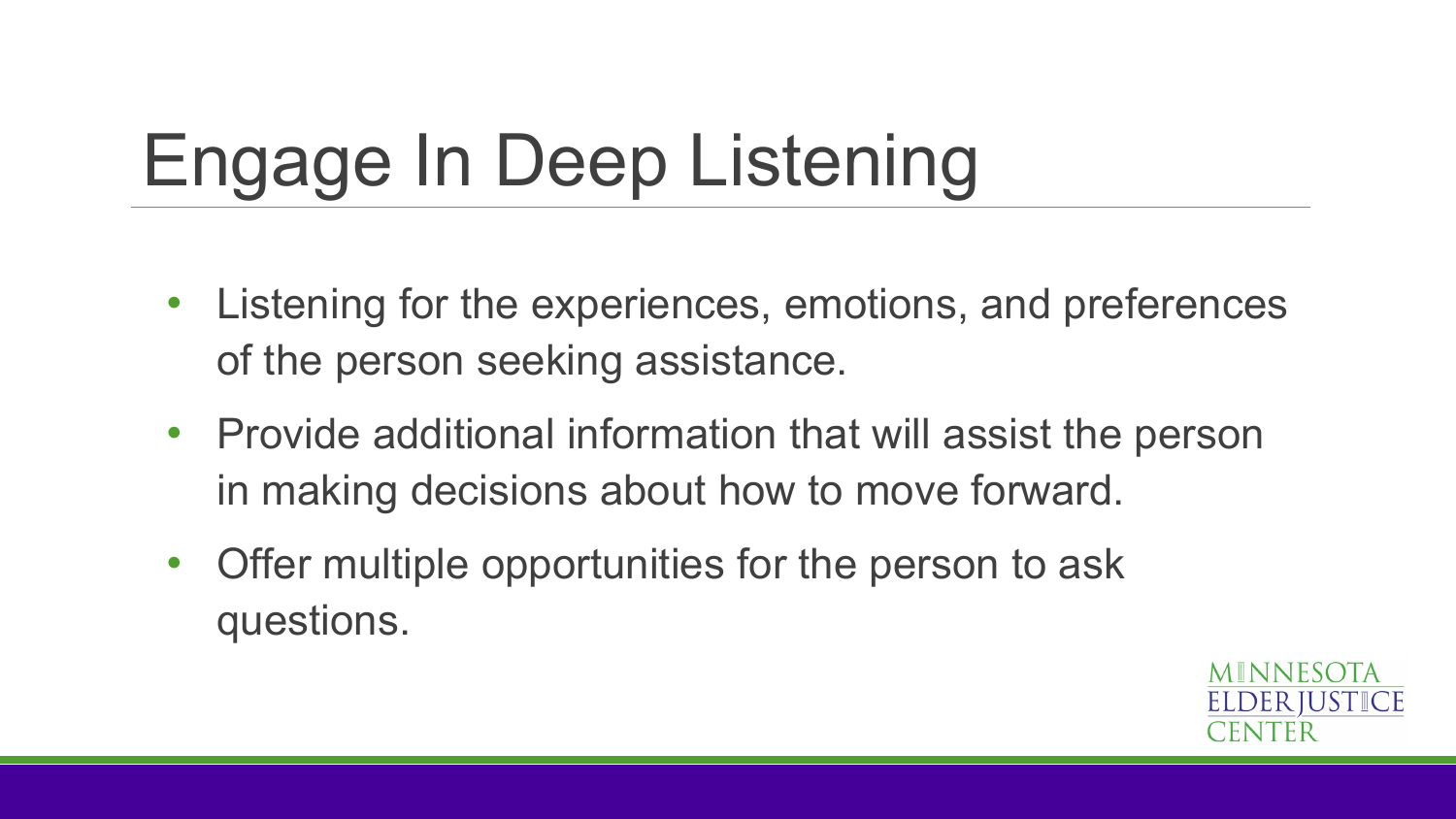# Validate and Empower

- What does this person want?
	- i.e. receiving assistance to remove an unwanted person who is living in their home?
- Ask clarifying questions. Look for the path of least resistance. Begin to evaluate possible legal options.

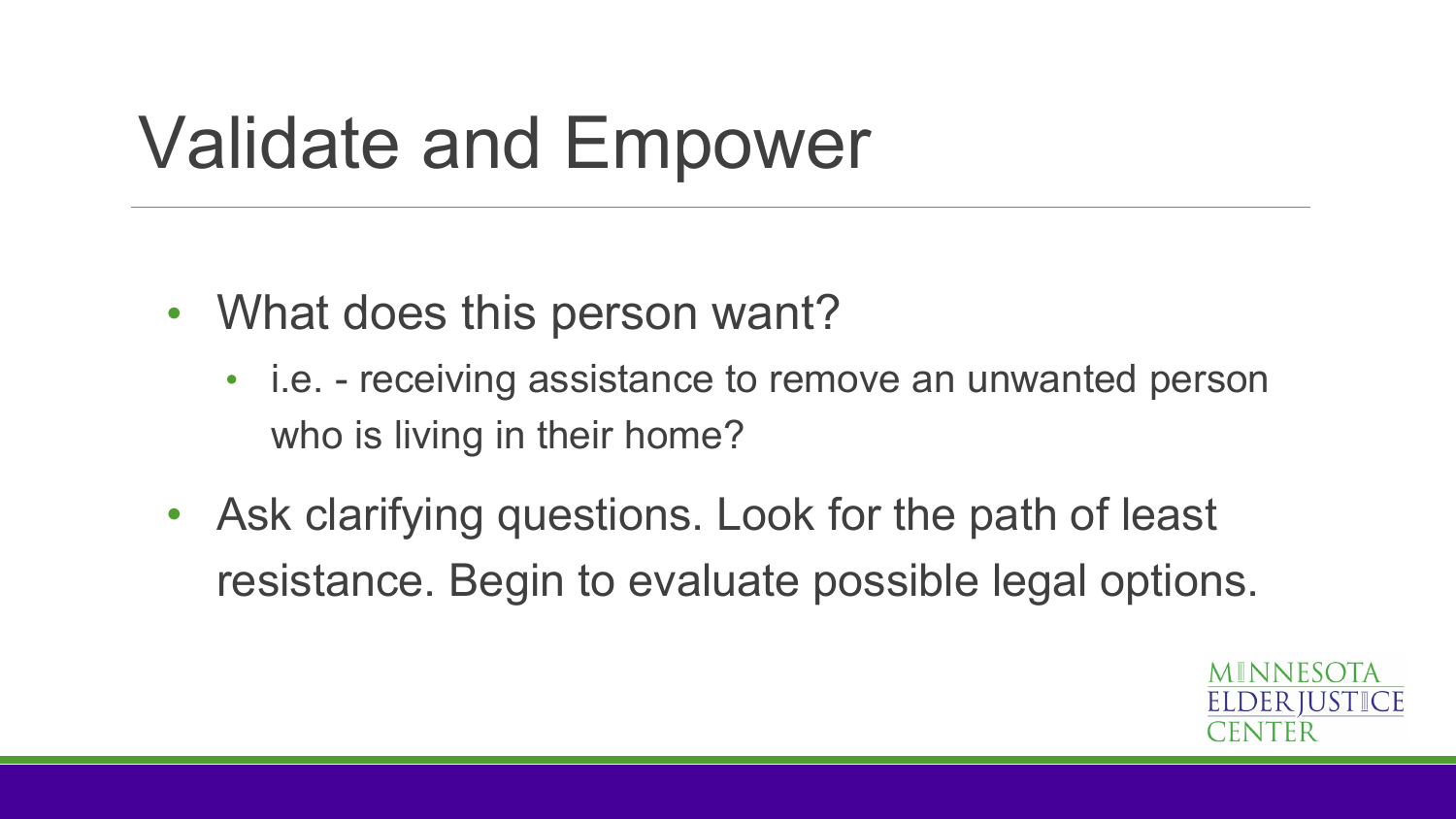### Potential Legal Remedies to Removal

- Potential for Mediation
- **Trespass**
- Order for Protection (OFP)
- Harassment Restraining Order (HRO)
- **Eviction**
- Considerations: Written/oral lease for money and/or services, oral agreement, determine reason removal is needed

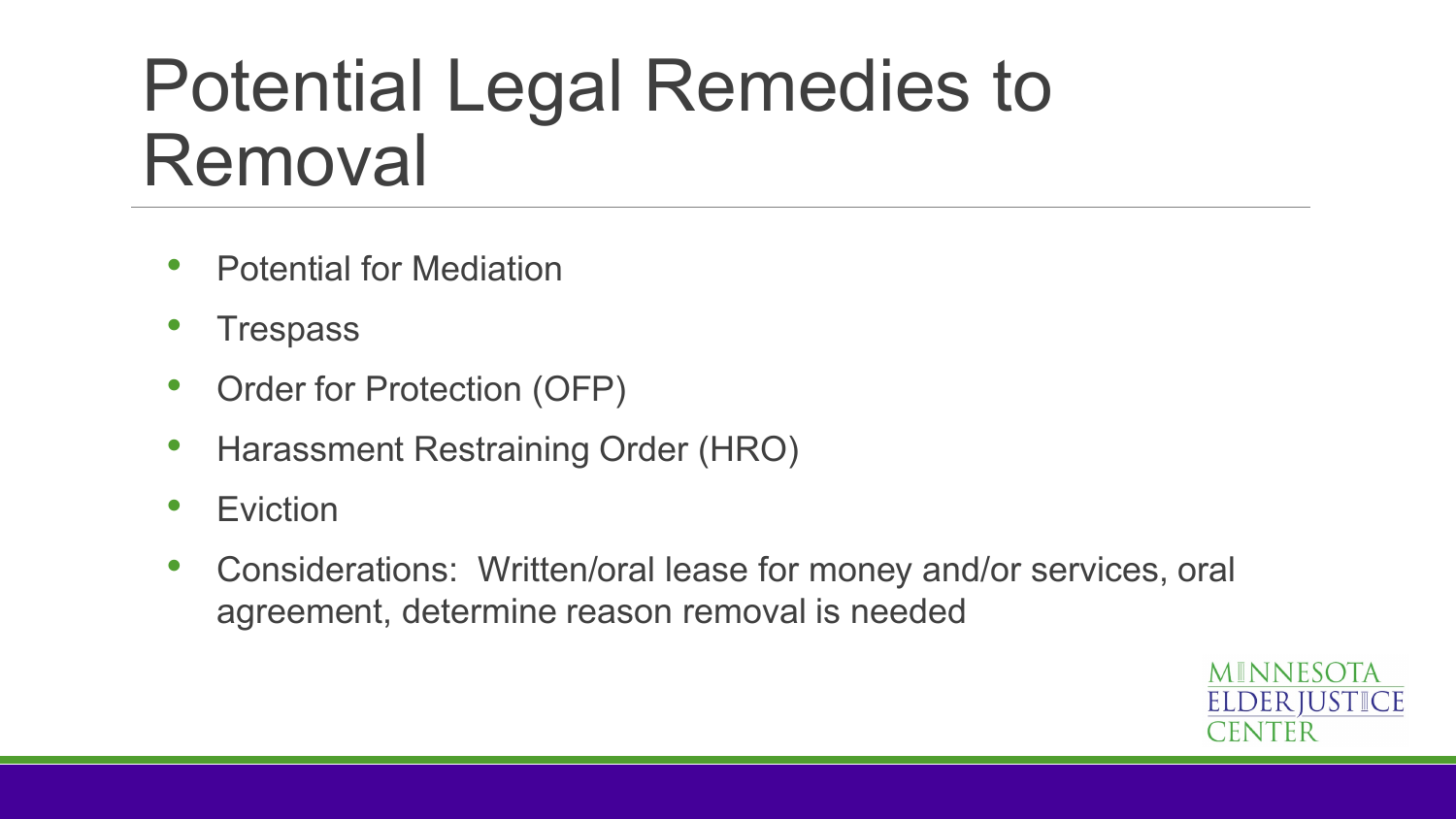# **Safety**

- Are they feeling safe in their home? Reflect on the question of safety. (Dependence, Psychological, Physical and Financial)
- Attending through validation and seek to understand why they feel unsafe.

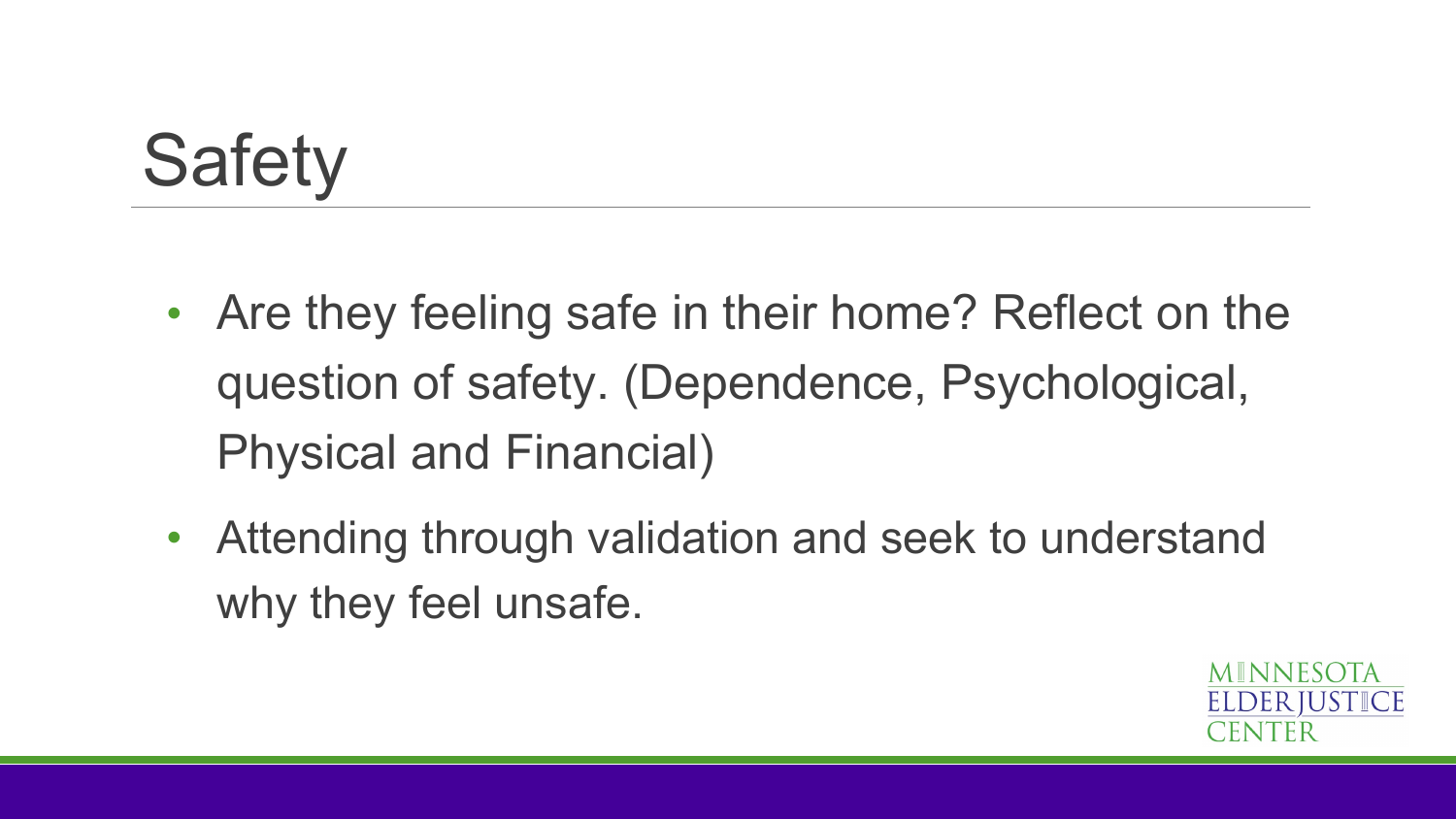# Safety - Continued

- Options/Considerations:
	- Counseling support
	- Leaving the home temporarily
	- Protection of personal property
	- Reliance on the unwanted resident for personal care
	- Unrelated considerations: such as unmet medical needs or assistance with tasks of daily living
	- Supportive Others

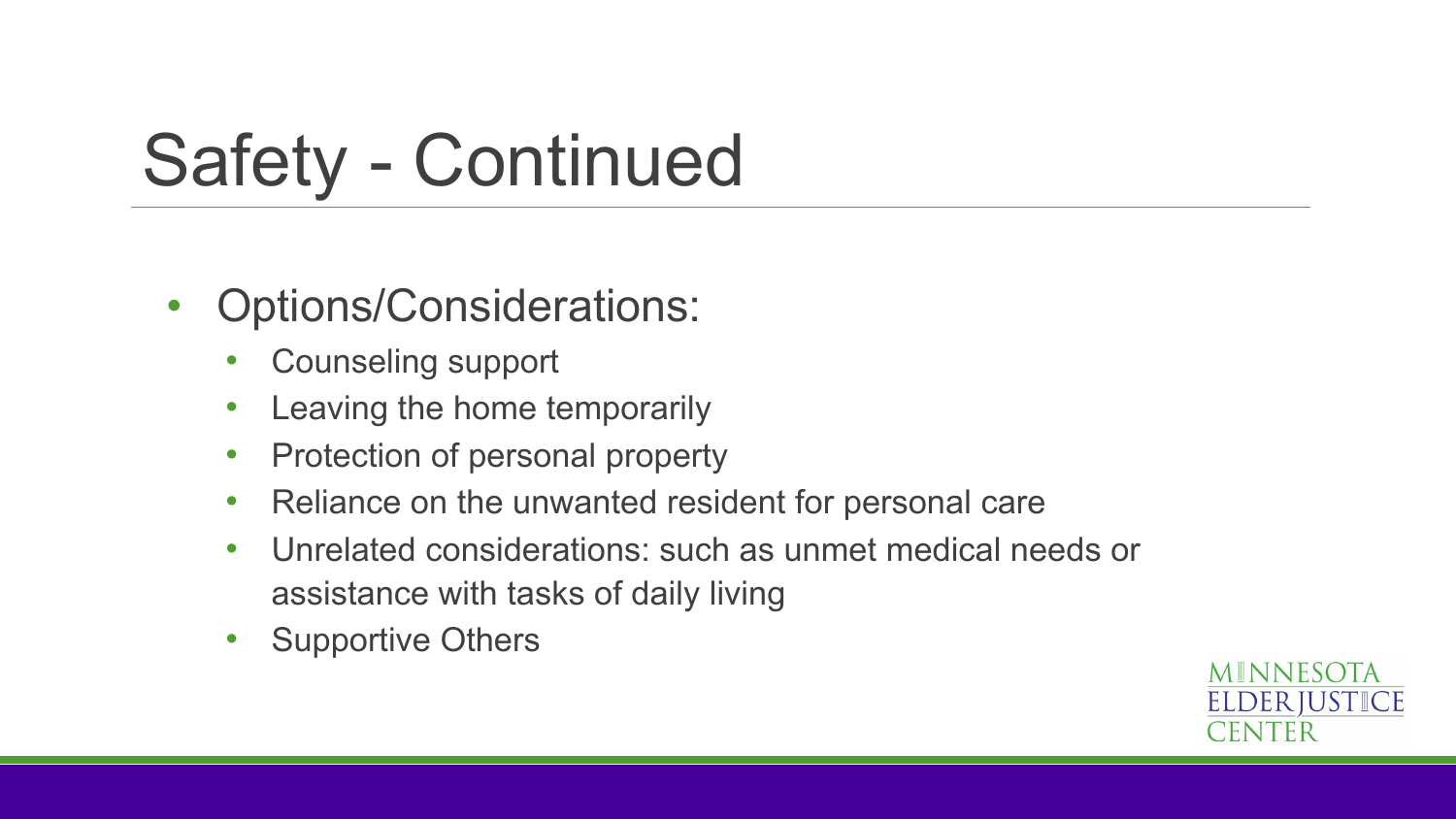### Representation

- We discuss the potential legal remedies and what the pathway to the remedy is likely to look like, including unknowns.
- Is the person competent to secure representation and understand the legal proceeding.
	- Presence of a Guardian, Conservator, or Attorney-in-Fact (POA)

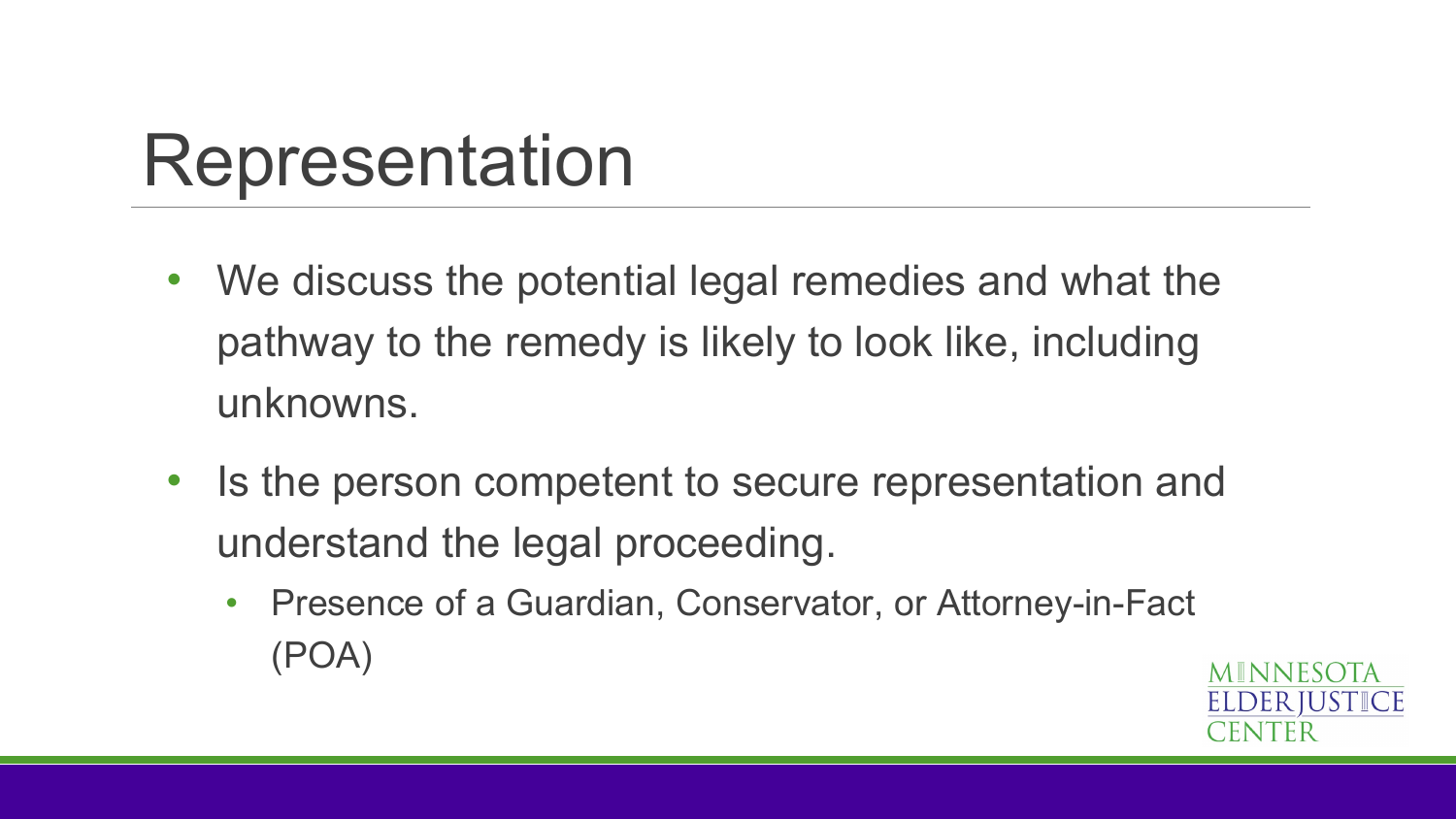### Orders for Protection(OFP)/ Harassment Restraining Order (HRO)

- Can be used independently or in conjunction with Eviction
- OFP vs. HRO Different standards/elements
	- Statutes
	- Different remedies
- Specific safety issues

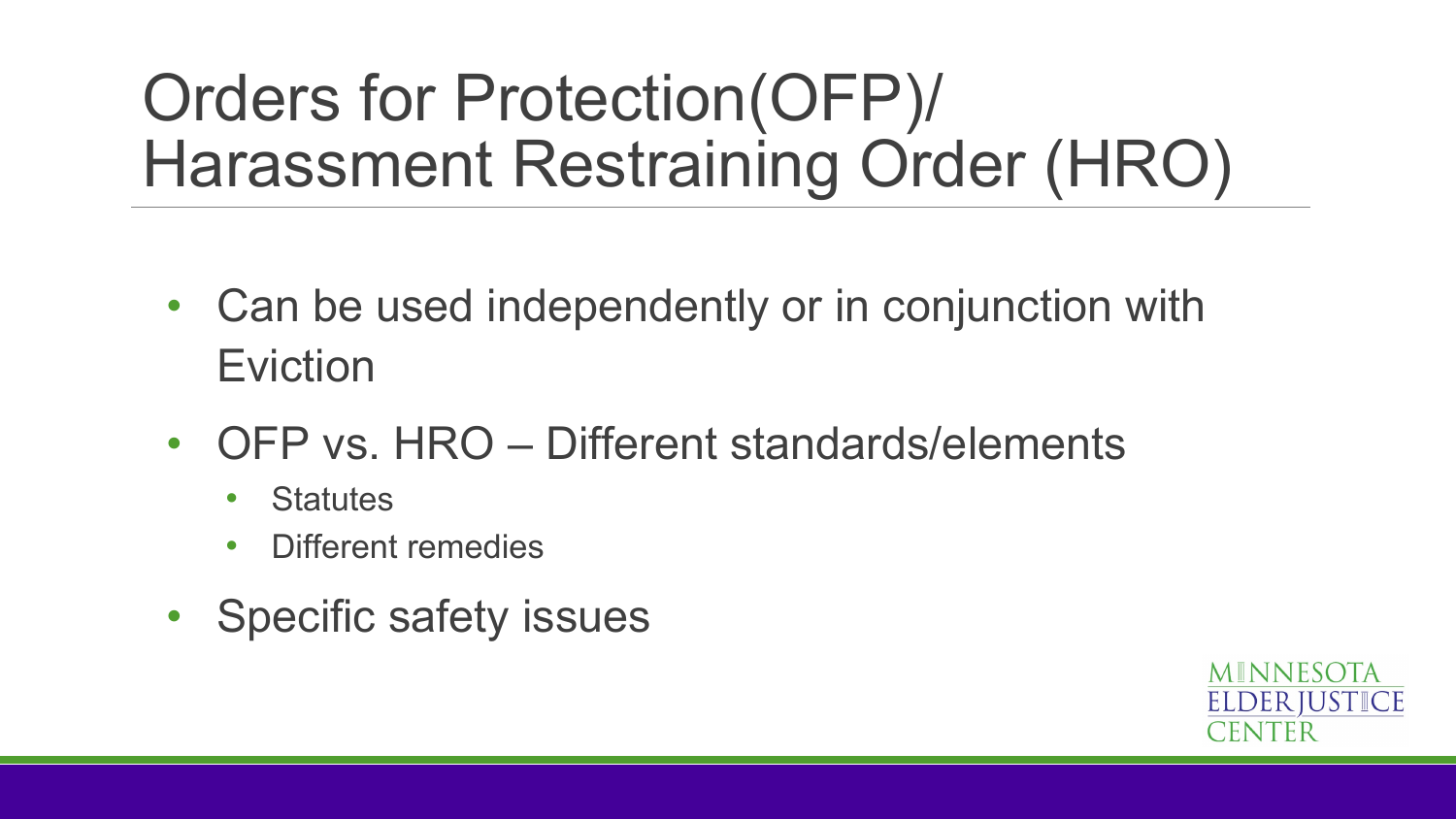## OFP v. HRO - Relationship

#### **OFP – MN Stat 518B.01**

- Blood relative
- Live together now or have lived together in the past
- Have a child together or are pregnant with their child
- Are or were involved in a romantic or sexual relationship

#### **HRO – MN Stat 609.748**

No relationship requirements

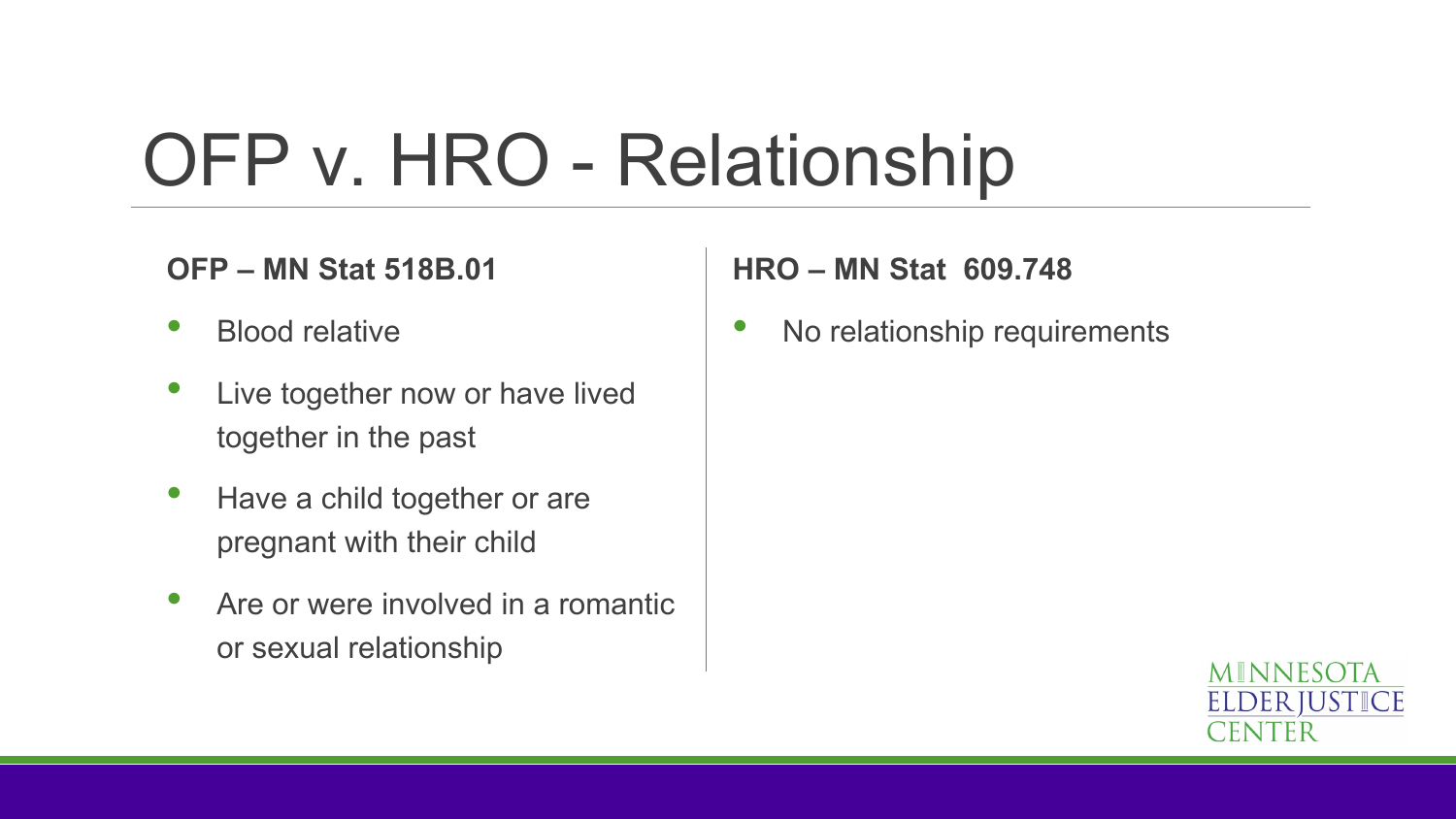# OFP v. HRO - Requirements

#### **OFP**

- actual physical harm, or
- imminent threat of physical harm or fear, or
- interference w/ 911 call, or
- forced sexual contact, or
- any sexual contact if the person needing protection is a minor

#### **HRO**

• physical assault, or

• sexual assault, or

• more than 1 incident (pattern) of intrusive or unwanted acts, words, or gestures that have a substantial adverse effect or are intended to have a substantial adverse effect on the safety, security, or privacy of another

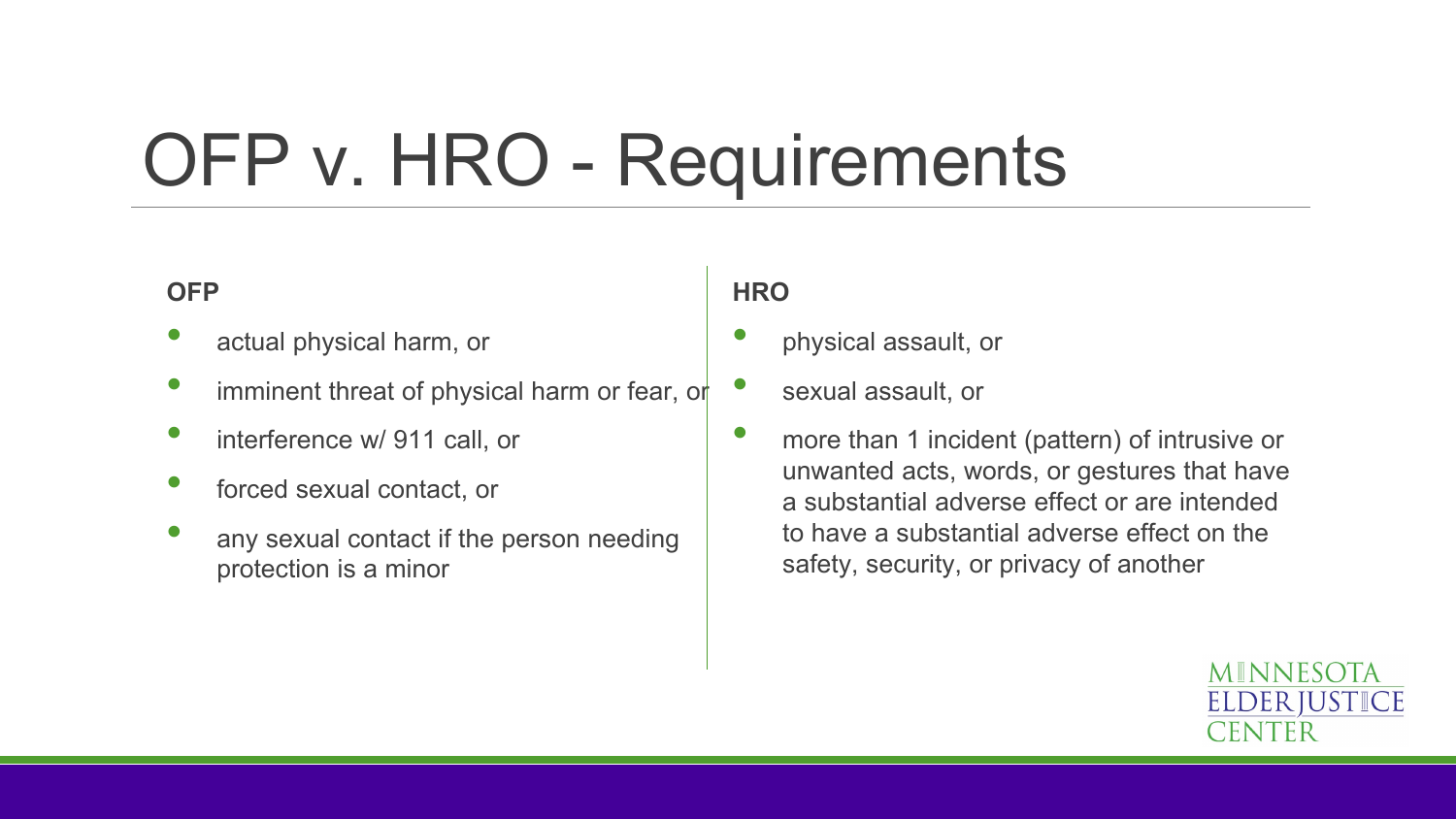# OFP v. HRO - Relief

### **OFP**

- R may be excluded from home & sheriff will remove R from home
- P may ask for guns to be removed from home
- Temporary custody / parenting time may be granted
- Typically a 2 year limit

### **HRO**

- Sheriff will likely not remove R, but may restrict R from returning to home
- No provisions for removal of guns
- No provisions for any family law matters
- Typically a 2 year limit
- P: Plaintiff (files) R: Respondent (responds)

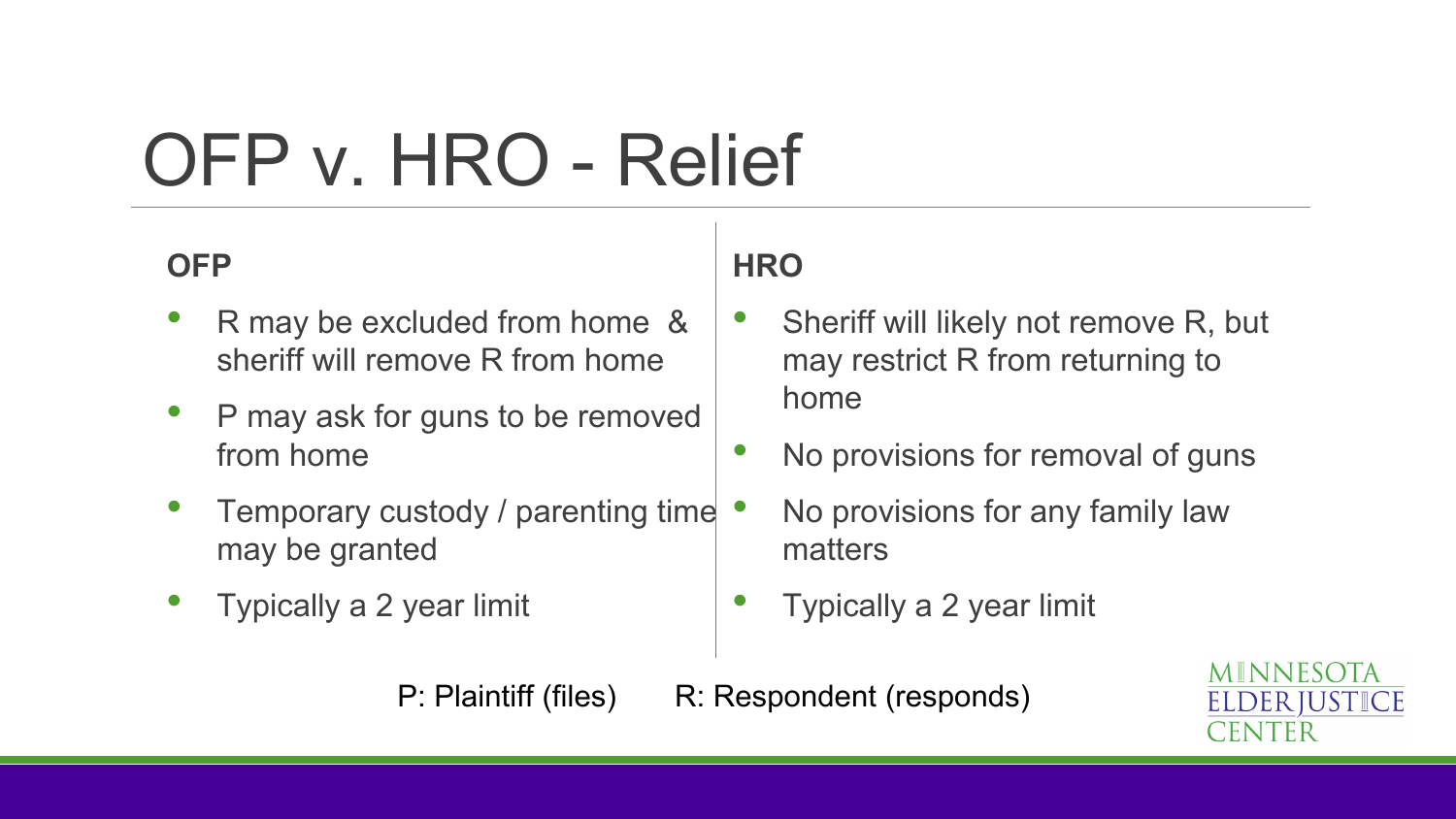# OFP v. HRO - Hearings

### **OFP**

- May be granted without a hearing
- P or R may request a hearing
- Timing considerations

### **HRO**

- May be granted without a hearing
- P or R may request a hearing
- Timing considerations

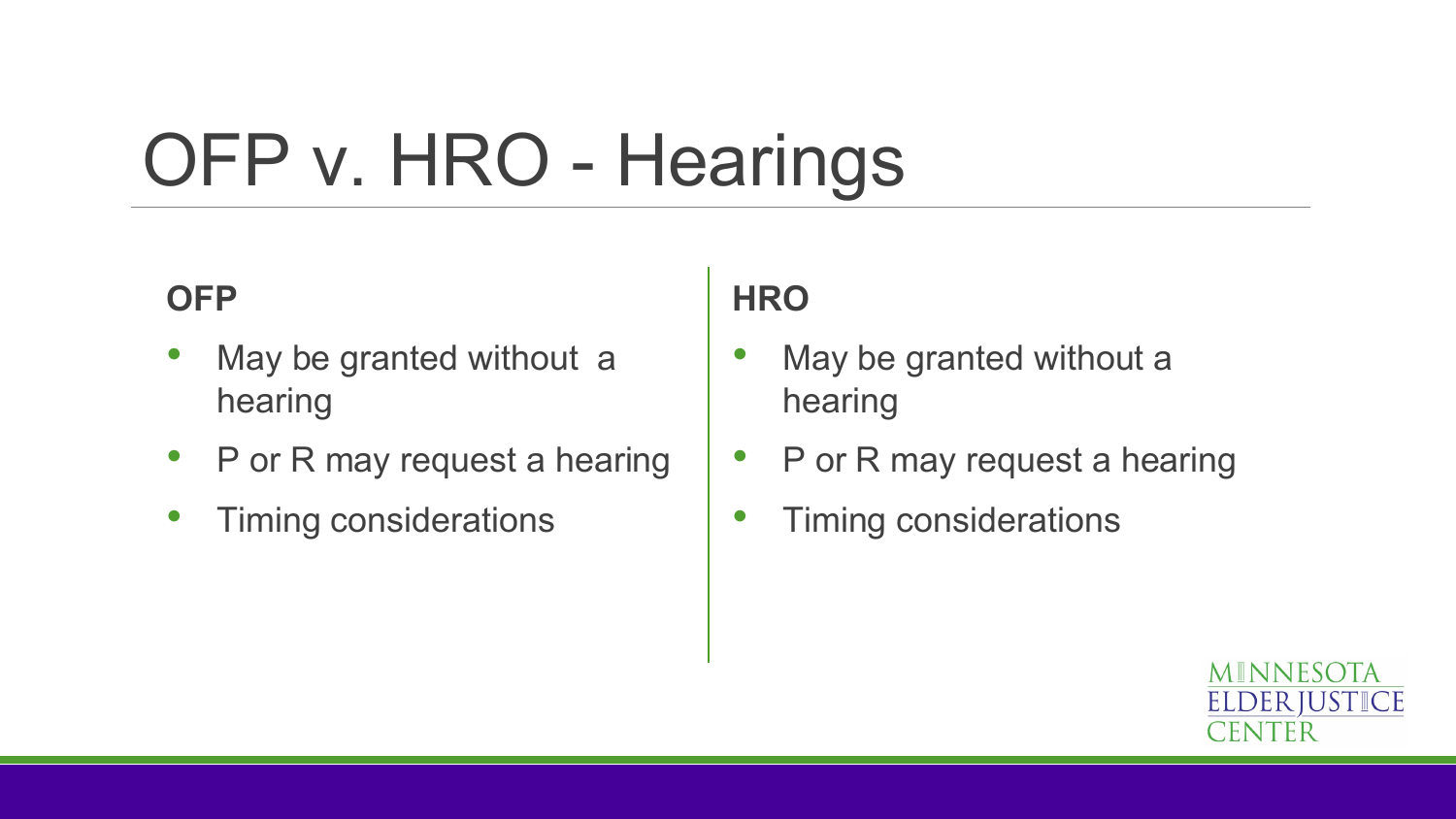# OFP v. HRO - Fees

### **OFP**

- P: None
- R: None

### **HRO**

- P: none if the alleged actions would constitute criminal harassment or if person is indigent (IFP), otherwise around \$300
- R: Around \$300

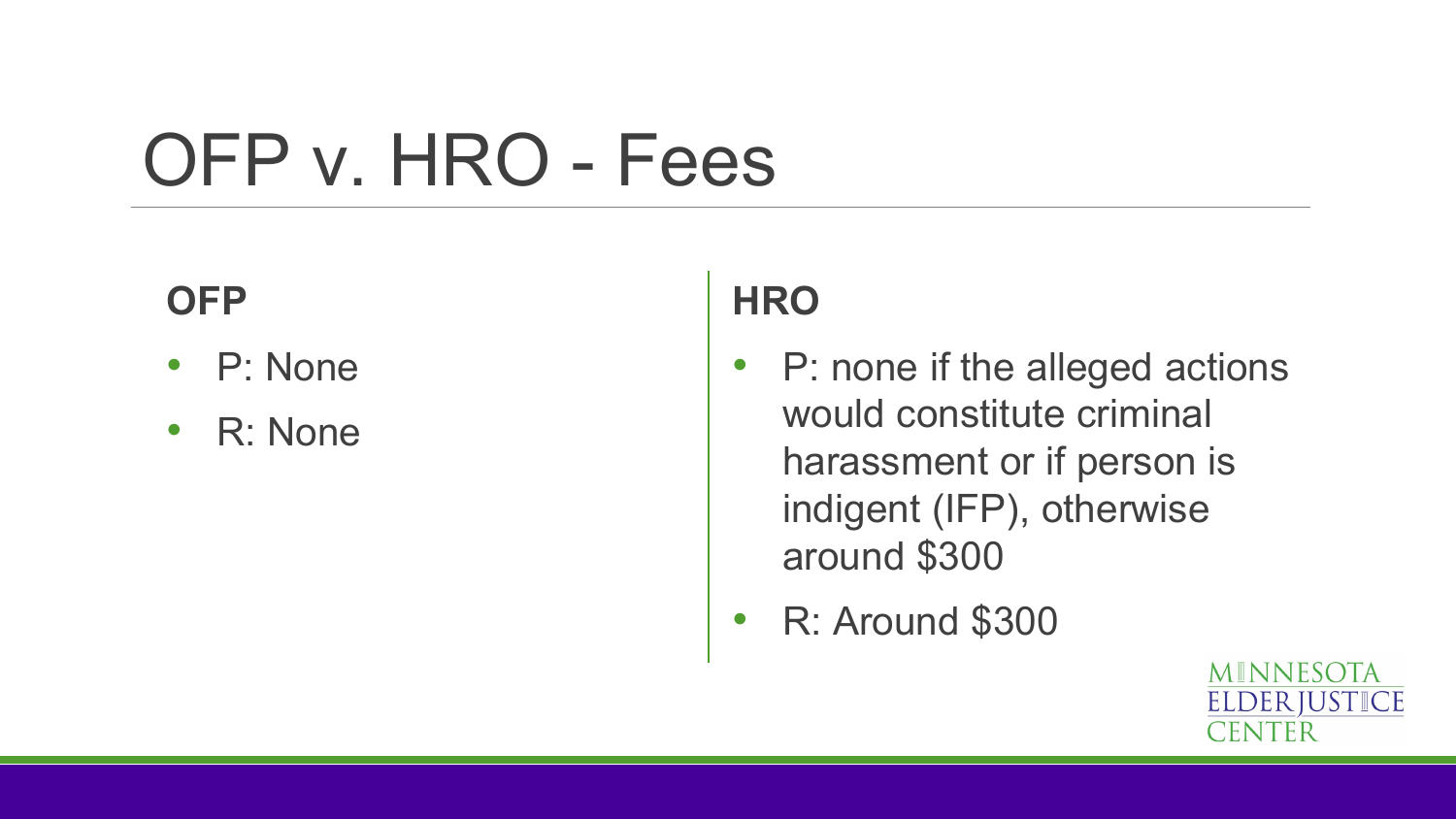# Safety considerations for OFP/HRO

- Service of the summons while Respondent remains in the property
- Evaluating threat of escalation

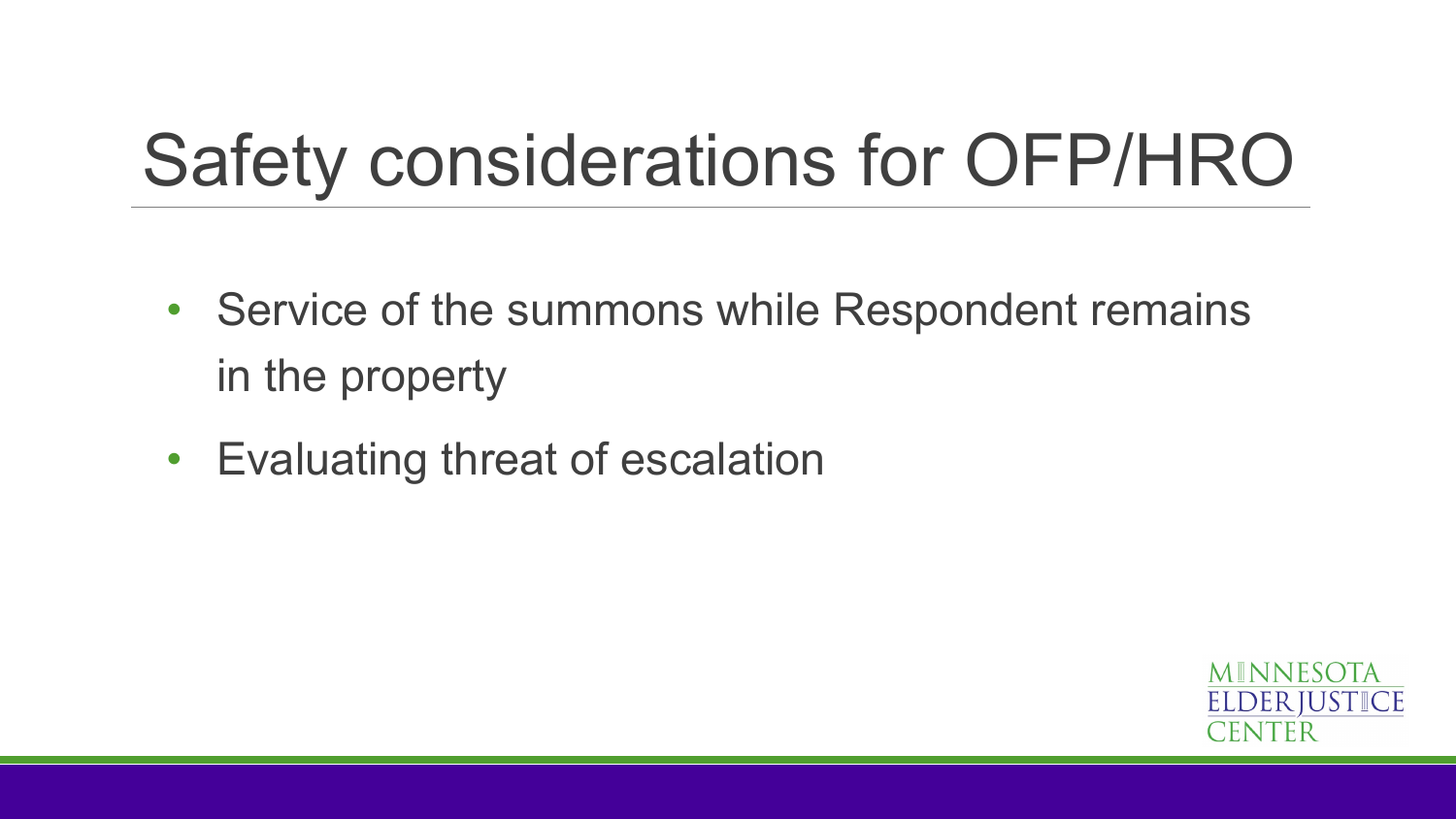## The Law of Eviction

- Potential trespass early situation, no consent
- Typical Eviction non-payment, lease violation, substantial violation
- Tenancy at Will
- Pandemic Phase-out Complete

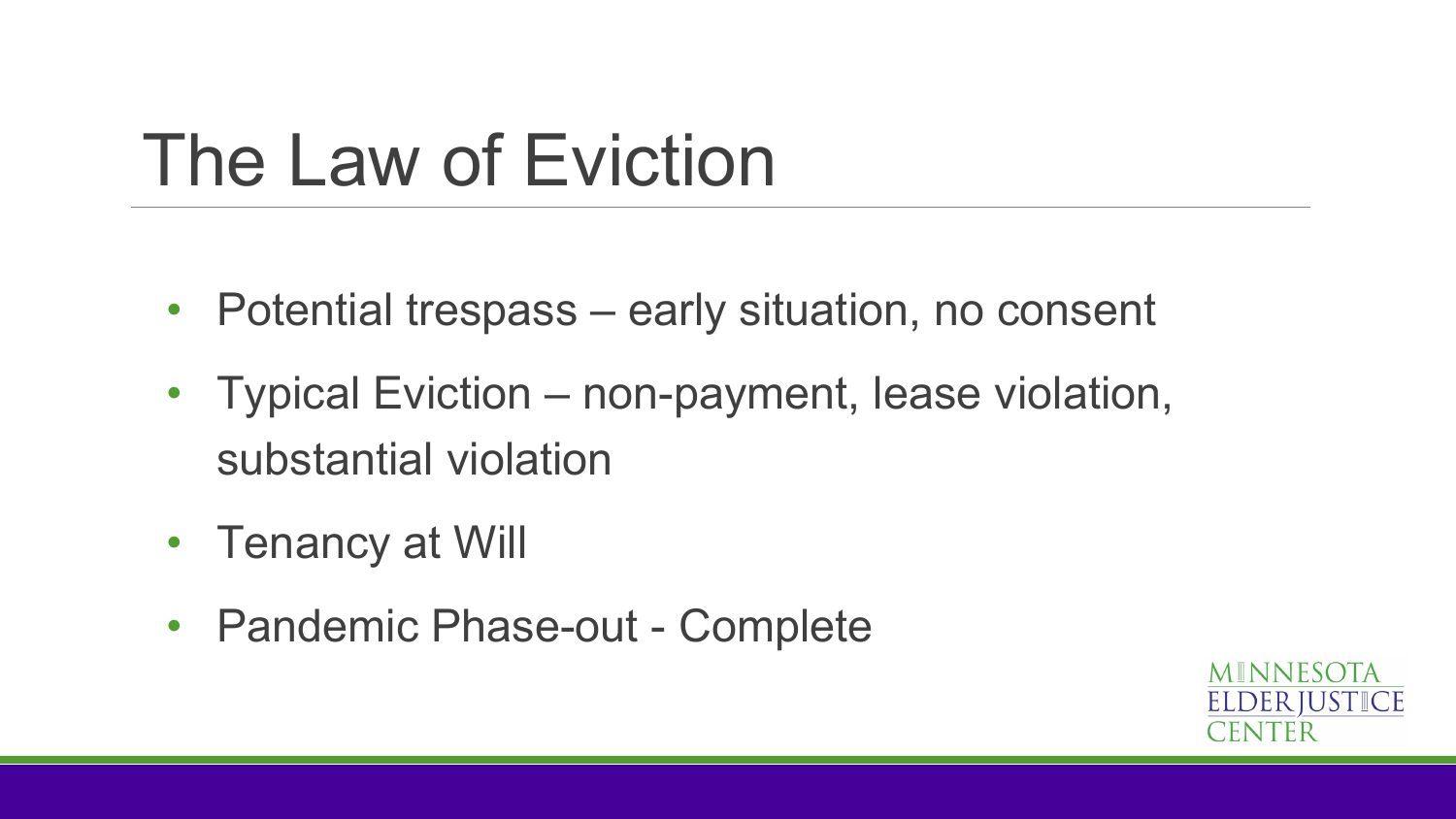# **Tenancy**

- Residential tenant
	- person who is occupying a dwelling in a residential building
	- under a lease or contract, whether oral or written,
	- requires the payment of money or exchange of services,
	- all other regular occupants of that dwelling unit,
	- or a resident of a manufactured home park.
		- MN Stat. 504B.001 Subd. 12

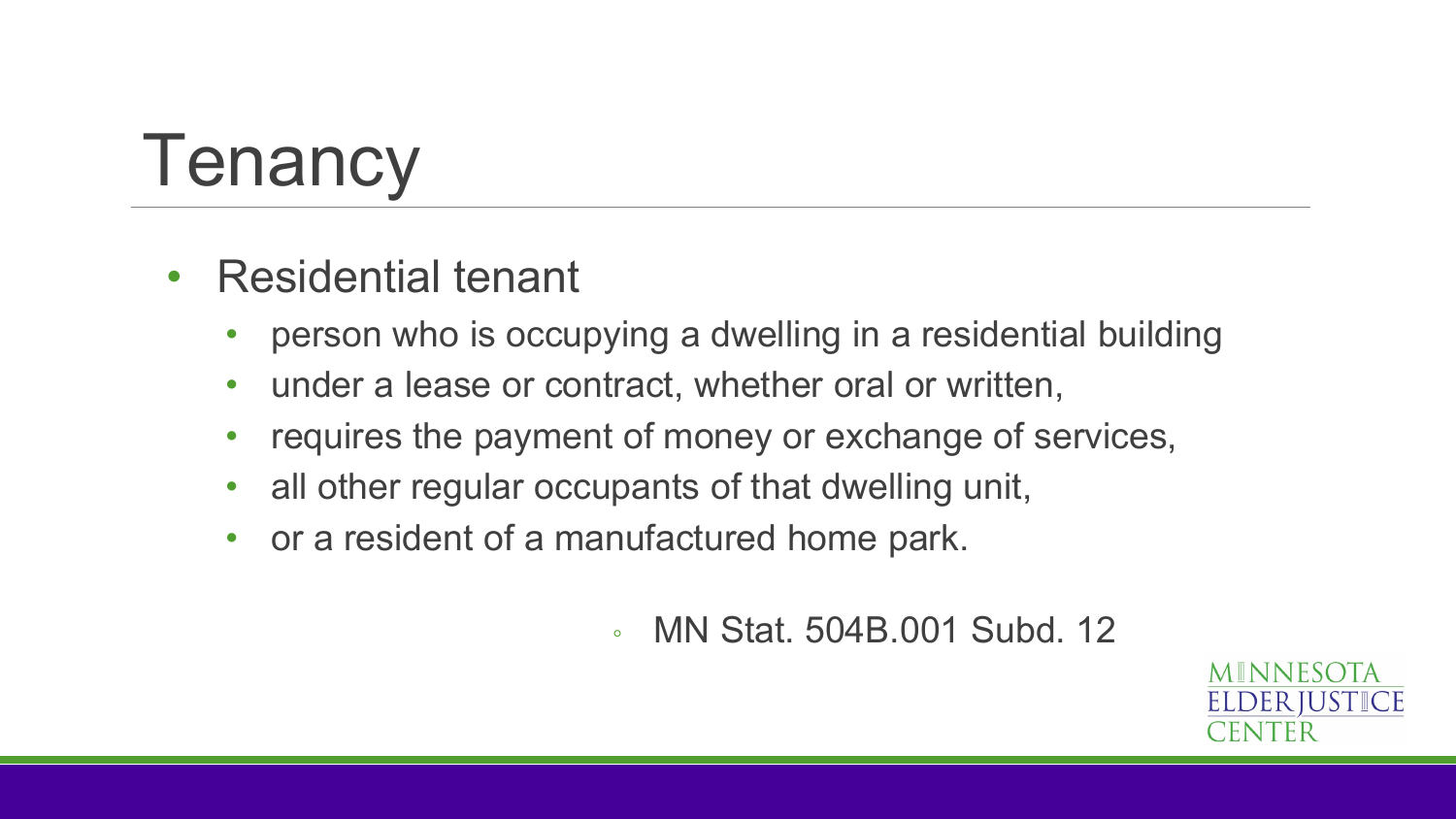# Tenancy at Will

- A tenancy in which the tenant holds possession by permission of the landlord but without a fixed ending date. (Ex. Month-to-Month, Family situation)
	- MN Stat. 504B.001 Subd. 13
- Terminating a tenancy at will is initiated by notice.
	- MN Stat. 504B.135

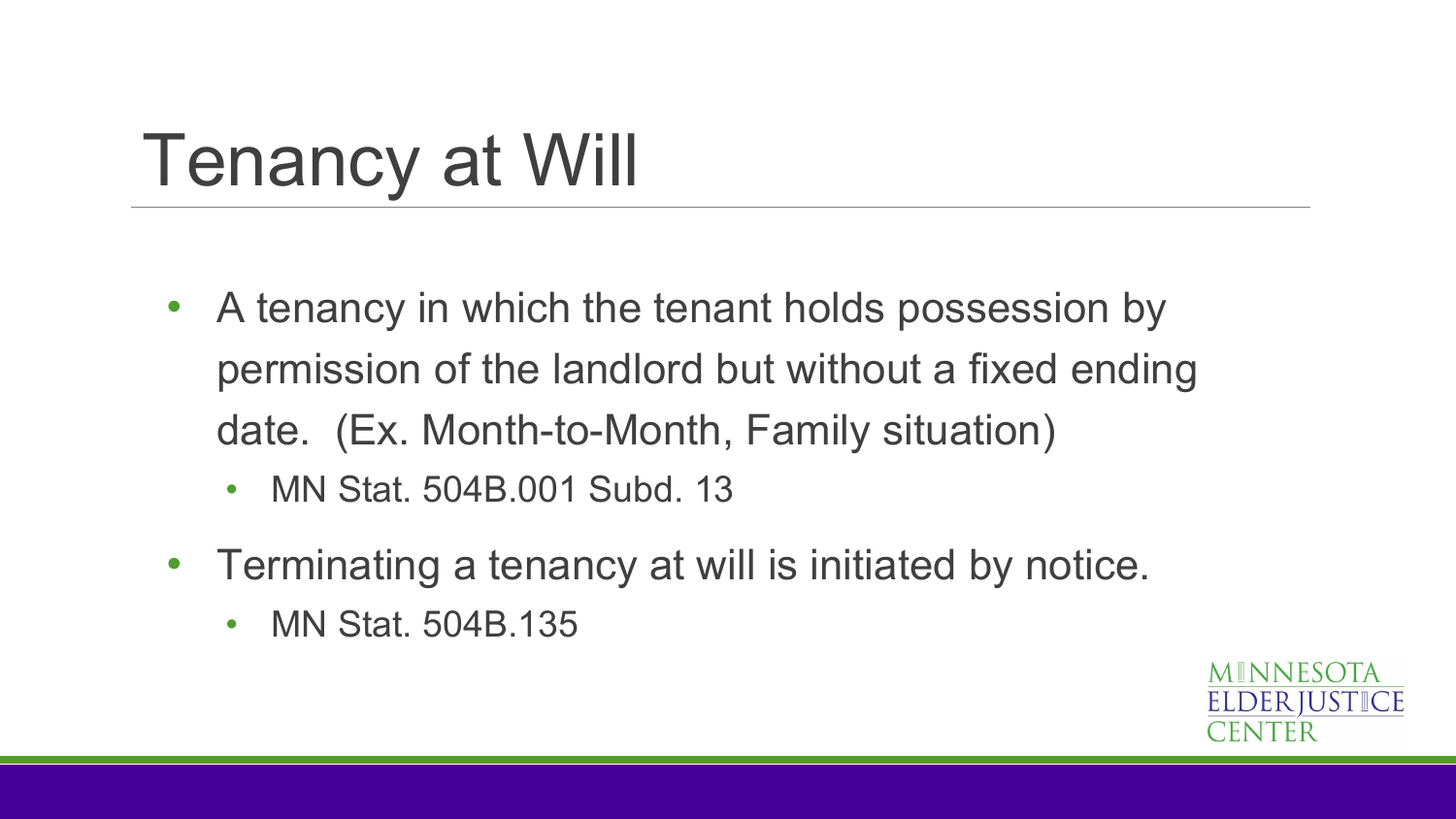# In Summary…

- Reflections regarding the case scenario?
- Parting thoughts to share?

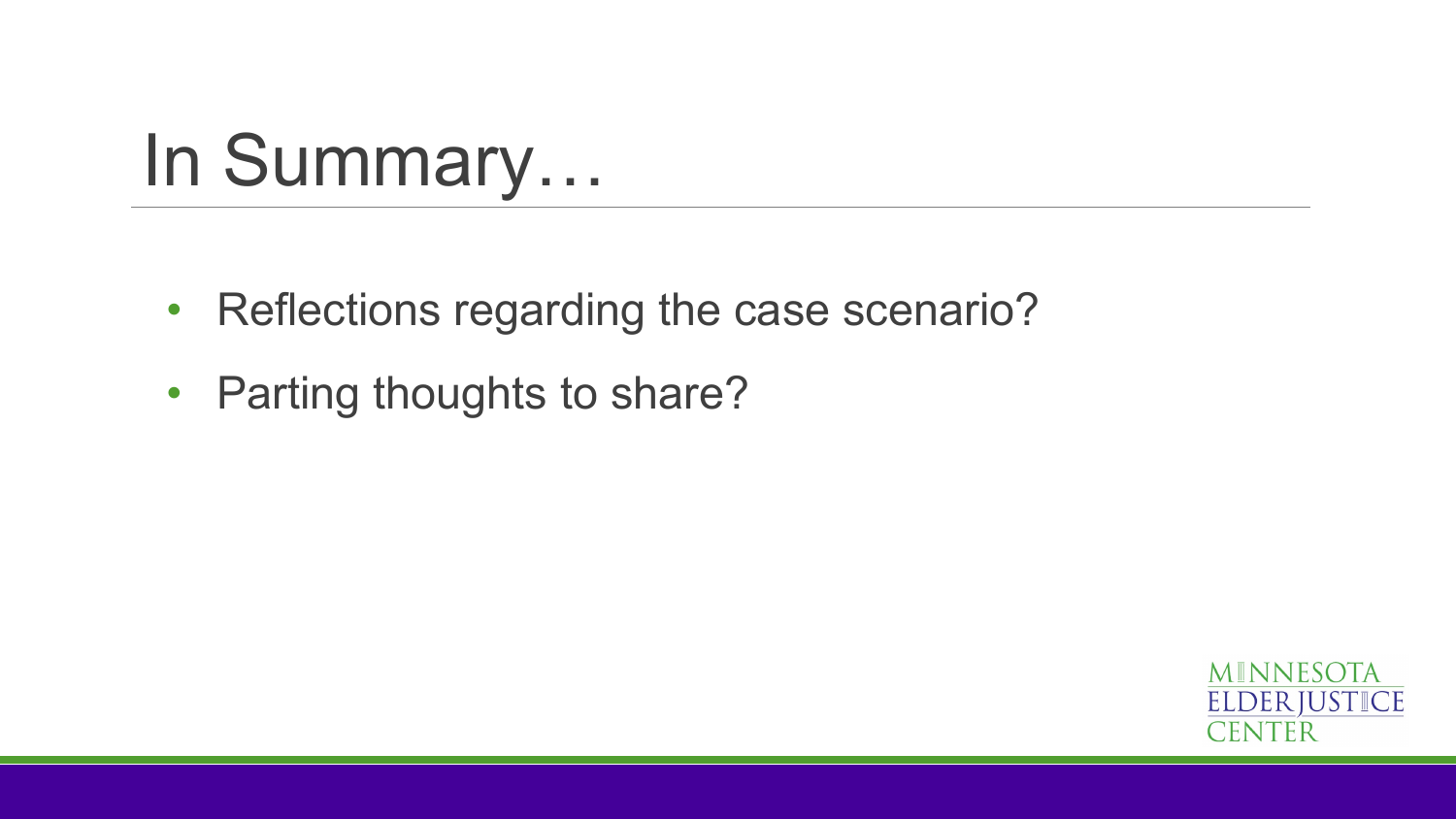### Additional Resources

- **[NCEA](https://ncea.acl.gov/)** National Center on Elder Abuse
- **[DOJ EJI](https://www.justice.gov/elderjustice)** Department of Justice Elder Justice Initiative
- [NCALL](https://www.ncall.us/abuse-in-later-life/) National Clearinghouse on Abuse in Later Life
- [CFPB](https://www.consumerfinance.gov/) Consumer Finance Protection Bureau
- **[Ombudsman](https://mn.gov/ooltc/)** for Long Term Care Advocate for residents
- [MAARC](https://mn.gov/dhs/people-we-serve/adults/services/adult-protection/) Minnesota Adult Abuse Reporting Center
- [Senior LinkAge](https://mn.gov/senior-linkage-line/) Many resources for seniors
- [CESDM](https://www.voamnwi.org/center-excellence-supported-decision-making)  Center for Excellence in Supported Decision Making
- [Day one hotline](http://dayoneservices.org/) OFP/HRO Resource
- [MN Department of Commerce Safe Seniors](https://mn.gov/commerce/consumers/your-money/senior-safe/) Financial Exploitation/Fraud Resource

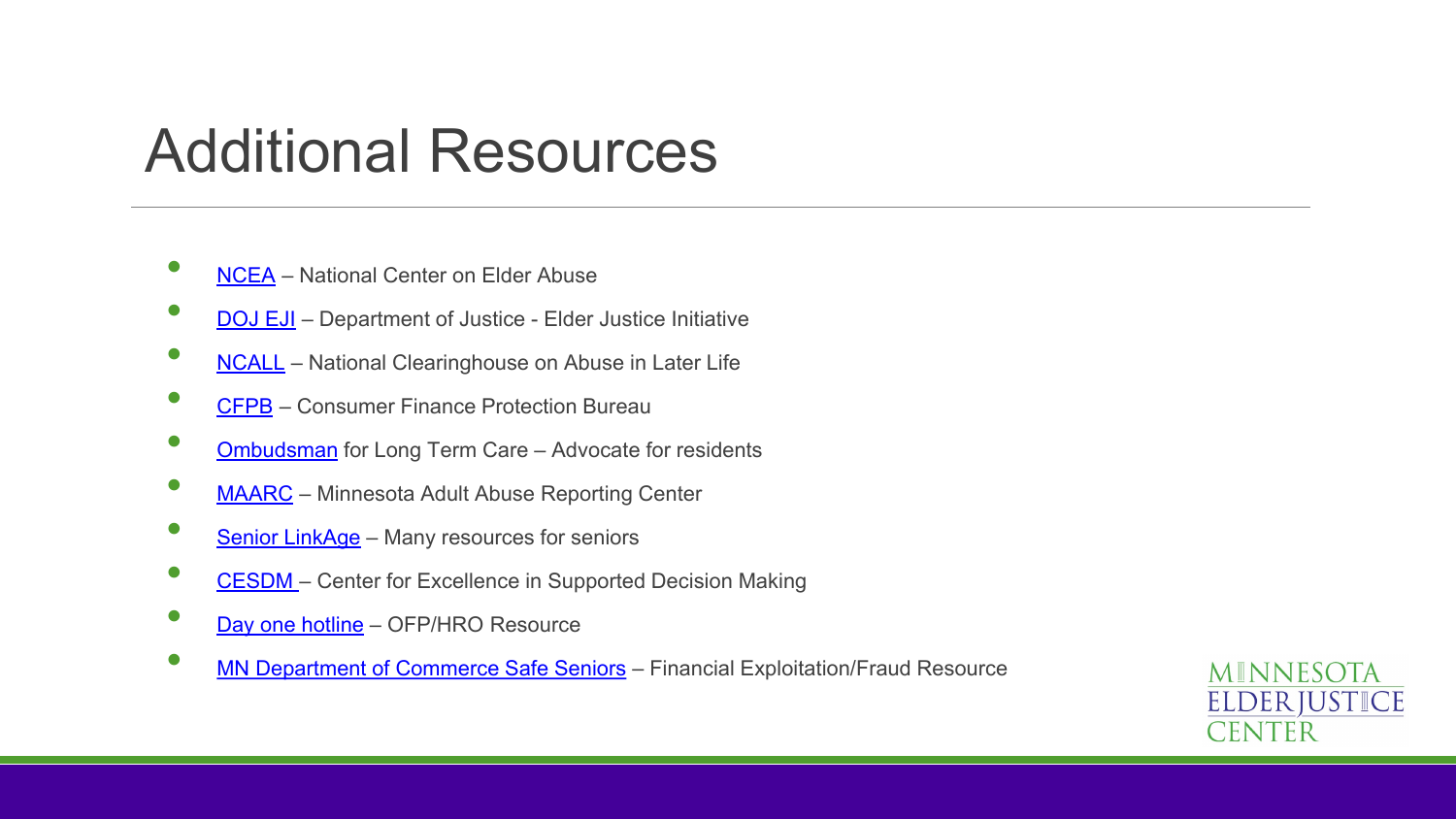### The Minnesota Elder Justice Center

*Follow us on Social Media:*



### <https://www.facebook.com/elderjusticemn>

*Join our Mailing List:*

<https://elderjusticemn.org/contact-us/>